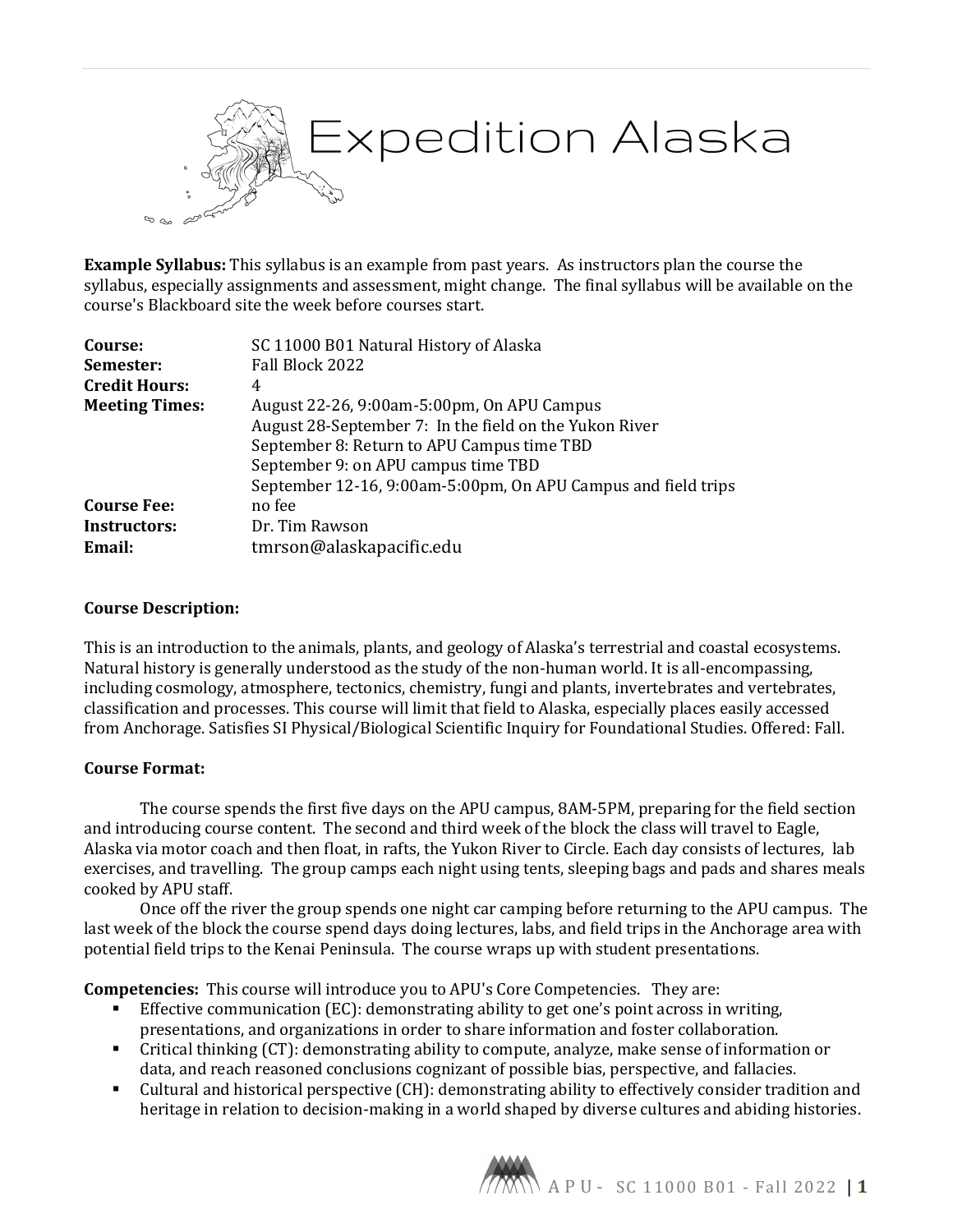- Scientific Inquiry (SI): demonstrating ability to reach verifiable conclusions based on documented observations and recognized methods in order to know how things work in our world.
- Ethical engagement (EE): demonstrating ability to raise needed questions, frame problems effectively, and apply ethical problem-solving to make things better.

# **Learning Objectives:** Students will:

- Develop an understanding of the geological history and geomorphology of much of Alaska (SI)<br>Learn the taxonomies of pertinent floral and faunal communities (SI)
- Learn the taxonomies of pertinent floral and faunal communities (SI)<br>■ Be able to tell 'histories' of various biomes through understanding ecc
- Be able to tell 'histories' of various biomes through understanding ecological processes (SI)<br>Learn techniques in field investigation and research (SL CT)
- Learn techniques in field investigation and research (SI, CT)
- Learn observation and recording techniques by keeping a detailed field journal (SI, EC)<br>Appreciate the buman bistory and use of Alaskan landscapes (CHP)
- Appreciate the human history and use of Alaskan landscapes (CHP)
- Practice presentation skills through student-led teaching opportunities (EC)<br>Pegin engaging in ethical understandings of land use issues (EE)
- Begin engaging in ethical understandings of land use issues (EE)

# **Active Learning**

Active learning refers to the process of deep understanding that come from interactive and reflective education rather than rote memorization and information recall.

### **Attendance & Participation**

We keep an attendance record. In a block course, attendance is mandatory.

# **Communications Expectations**

All official communication regarding the course and APU information goes through APU email. Students are expected to be reading email prior to the course starting and for any portion of the course where meetings are held on campus. For the field portion of the course, there are different expectations regarding communications, which will be established prior to leaving the campus.

### **Technical Requirements & Applications**

For technical assistance with APU's Blackboard, MyAPU, the Student Portal, contact the IT Helpdesk: 907.564.8350, [ithelpdesk@alaskapacific.edu](mailto:ithelpdesk@alaskapacific.edu)

### **UAA/APU Consortium Library**

Developing the essential competency of Critical Thinking, APU students are challenged to grow their information literacy, analyzing and evaluating sources for truth claims, methodologies, and perspectives. The Consortium Library contributes significantly to the information literacy of our community with rich collections and references, as well as expert staff and online services.

- Website: http://lib.uaa.alaska.edu/ Phone: 907-786-1871
- Ask-a-Librarian: http://lib.uaa.alaska.edu/research/ask/
- To activate your library privileges (for both online and onsite access), contact the IT Department.

# **Disability Support Services**

In accordance with the Americans with Disabilities Act of 1990, it is the policy of Alaska Pacific University to make reasonable accommodations for qualified students with disabilities. If a student with a disability needs reasonable accommodations, the student must notify the Assistant to the Dean of Students in a timely manner. Once the student notifies the Assistant to the Dean of Students, processes and procedures for documenting a disability will be provided to the student upon request. Once the student provides the required documentation to the Assistant to the Dean of Students, the interactive process for developing reasonable accommodations will begin; this process involves the Assistant to the Dean of Students meeting or talking with the student about his or her needs prior to providing the student with a reasonable accommodation approval or denial letter. Students will be notified, in writing, by the Assistant to the Dean of Students when the request for reasonable accommodations is approved or denied. It is the student's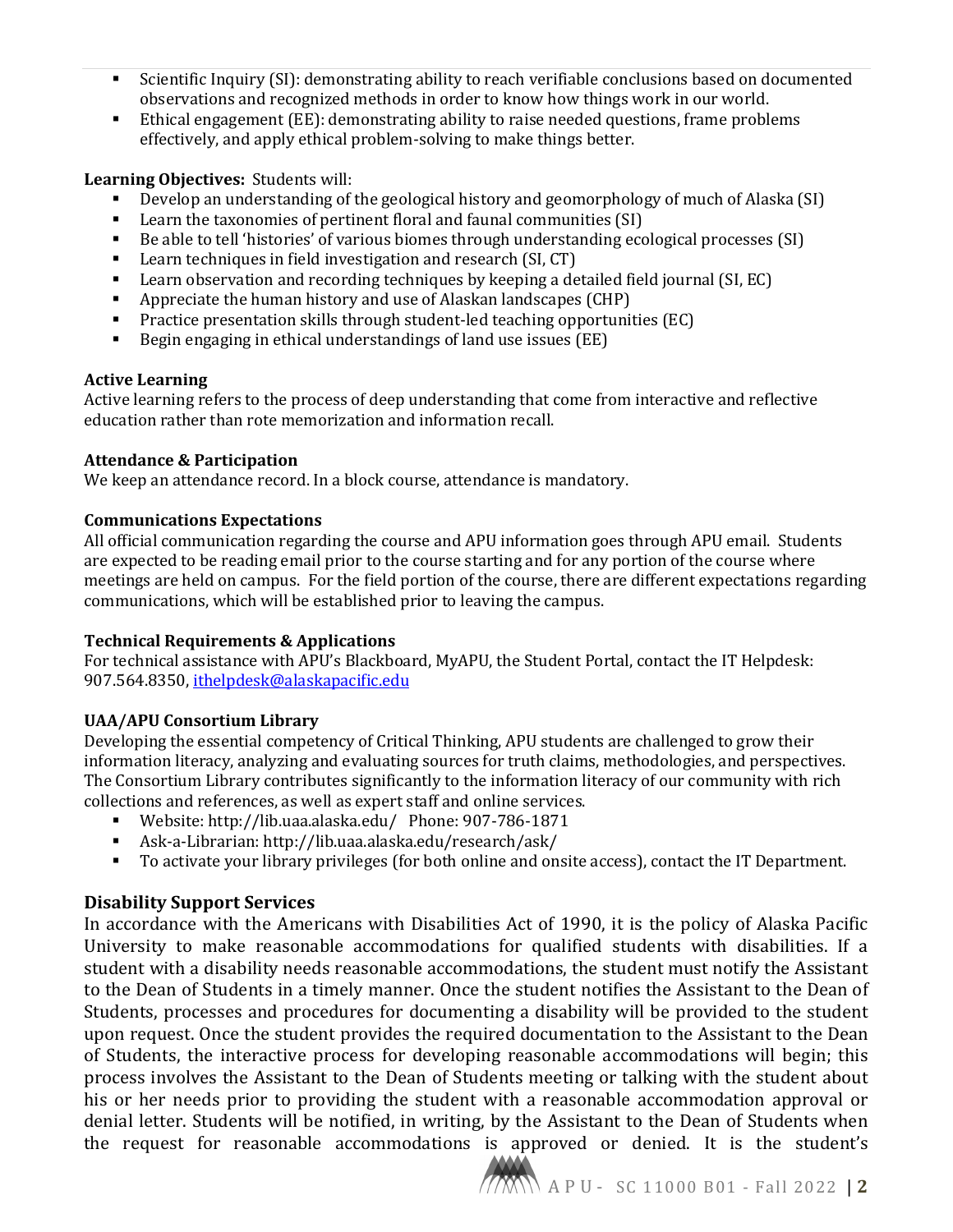responsibility to present the approval letter, documenting the approved reasonable accommodations with respect to the University course, to the faculty member.

To receive reasonable accommodations with respect to a University course, a student must follow the process described above. Faculty members are not expected to make reasonable accommodations for students who have not been officially approved for reasonable accommodations by the Assistant to the Dean of Students. The Assistant to the Dean of Students will not discuss reasonable accommodations for any student with a faculty member, without prior written consent from that student.

For more information please contact Kaili Martin, Assistant to the Dean of Students [\(kamartin@alaskapacific.edu;](mailto:kamartin@alaskapacific.edu) 907-564-8287).

#### **Honor Policy**

APU is a community of learners in which all enjoy freedoms and privileges based upon mutual trust and respect as well as a clear sense of responsibility. Students are expected to do all work assigned, to do it honestly and with integrity.

We assume your personal integrity and honesty, and that you will adhere to APU's Honor Policy as defined in the Catalog and Student Handbook. Understand plagiarism and don't commit it. Course instructors have latitude in addressing plagiarism, including giving a course grade of F. We expect you to use many sources to inform your learning; cite them, and all will be well.

#### **Risk Management**

Travel: This course travels in a remote wilderness setting where medical services and communication with civilization are not readily available. Students on this course are expected to act in a professional manner. They will be expected to understand, be aware of, and avoid the hazards of the area. If an incident does occur the group will act as a team to provide the best care for the patient as possible. Independent student travel is a possibility if weather, route, and student abilities allow.

Emergency Contact: For family emergencies only families can contact APU's intown coordinator at 907- 562-0791. APU will then assist the family in contacting the course.

Group Dynamics: Students understand that we will be working together in close proximity for and extended time. Each person will do their best to take care of themselves and others, being aware of their behavior in order to be respectful traveling companions. Good expedition behavior requires that each individual take care of themselves so in order to better take care of others in a selfless way.

Alcohol, Drugs, Tobacco, Phones: We aim to have as safe a course as possible. To this end no alcohol, tobacco, illegal drugs or phones/musical listening devices are allowed.

Insurance: All students must show proof of major medical insurance (insurance card and/or fill out and send in Student Insurance application) and sign a waiver before being allowed on the course.

#### **Grading**

Successful completion of this course includes fulfillment of the assignments and preparing for class participation. See the assignment sheets for specific details on these.

| Participation                 | 30%                                  |
|-------------------------------|--------------------------------------|
| Field journal                 | 30%                                  |
| Alaska Subject Presentation   | 5%                                   |
| Alaska Character Presentation | 5%                                   |
|                               | N A P U - SC 11000 B01 - Fall 2022 3 |